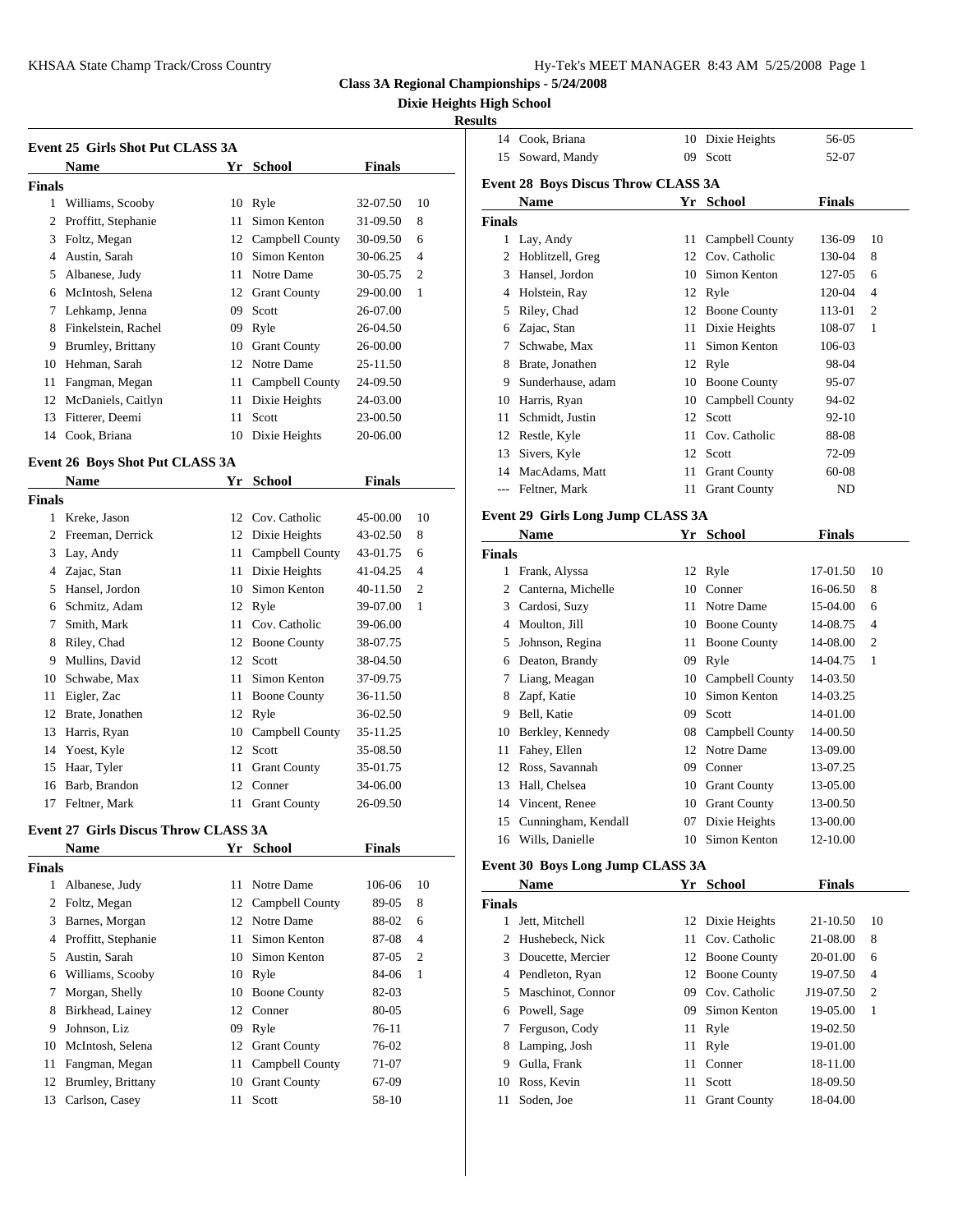**Class 3A Regional Championships - 5/24/2008**

**Dixie Heights High School**

**Results**

|               |                                            |    |                                     |                      |                | <b>Results</b> |                                           |     |                     |               |     |
|---------------|--------------------------------------------|----|-------------------------------------|----------------------|----------------|----------------|-------------------------------------------|-----|---------------------|---------------|-----|
|               | Finals  (Event 30 Boys Long Jump CLASS 3A) |    |                                     |                      |                | 3              | Courtney, Chelsea                         |     | 11 Boone County     | J4-10.00      | 6   |
|               | <b>Name</b>                                |    | Yr School                           | <b>Finals</b>        |                | 4              | Hengelbrok, Kate                          | 09  | Notre Dame          | J4-10.00      | 4   |
|               | 12 Kees, Madison                           |    | 11 Scott                            | 18-02.50             |                | 5              | Wainscott, Katie                          | 09  | Scott               | 4-08.00       | 2   |
| 13            | Vaughn, Ryan                               |    | 12 Simon Kenton                     | 17-10.00             |                | 6              | Meyer, Abby                               | 11  | Campbell County     | 4-06.00       | 1   |
| 14            | Roach, Nathan                              |    | 12 Campbell County                  | 17-09.00             |                | 7              | Nowland, Maggie                           | 08  | Dixie Heights       | J4-06.00      |     |
| 15            | Haggerty, Ben                              |    | 10 Dixie Heights                    | 17-00.50             |                | 8              | Fredley, Jen                              | 09  | Scott               | 4-04.00       |     |
| 16            | Thomer, Pat                                |    | 12 Campbell County                  | 16-07.50             |                | 8              | Whitaker, Audra                           | 09  | Simon Kenton        | 4-04.00       |     |
| $\cdots$      | Lockett, Shae                              |    | 10 Holmes                           | <b>FOUL</b>          |                | 8              | Berkley, Kennedy                          | 08  | Campbell County     | 4-04.00       |     |
|               |                                            |    |                                     |                      |                | 8              | Zapf, Katie                               | 10  | Simon Kenton        | 4-04.00       |     |
|               | Event 31 Girls Triple Jump CLASS 3A        |    |                                     |                      |                | 12             | Abdon, Erica                              | 09  | <b>Boone County</b> | $4 - 02.00$   |     |
|               | <b>Name</b>                                |    | Yr School                           | <b>Finals</b>        |                | 12             | Canterna, Emily                           | 09  | Conner              | 4-02.00       |     |
| Finals        |                                            |    |                                     |                      |                | 12             | Ruedebusch, Elizabeth                     | 08  | Dixie Heights       | 4-02.00       |     |
|               | 1 Frank, Alyssa                            |    | 12 Ryle                             | 35-06.00             | 10             | 15             | Heidrich, Samantha                        |     | 11 Notre Dame       | 4-00.00       |     |
|               | 2 Moulton, Jill                            |    | 10 Boone County                     | 32-07.50             | 8              |                | Event 34 Boys High Jump CLASS 3A          |     |                     |               |     |
|               | 3 Berkley, Kennedy                         | 08 | Campbell County                     | 31-02.00             | 6              |                |                                           |     |                     | <b>Finals</b> |     |
| 4             | Johnson, Regina                            | 11 | <b>Boone County</b>                 | 30-07.00             | $\overline{4}$ |                | <b>Name</b>                               |     | Yr School           |               |     |
|               | 5 Nehus, Lauren                            | 11 | Campbell County                     | 30-03.00             | 2              | <b>Finals</b>  |                                           |     |                     |               |     |
| 6             | Wetencamp, Lauren                          |    | 10 Ryle                             | J30-03.00            | -1             | 1              | Fancher, Bud                              | 11  | Conner              | $6 - 02.00$   | 10  |
| 7             | Ross, Savannah                             | 09 | Conner                              | 30-01.50             |                | 2              | Ross, Kevin                               | 11  | Scott               | $6 - 00.00$   | 8   |
| 8             | Schmoll, Leighanne                         | 10 | Conner                              | 29-09.00             |                | 3              | Pendleton, Ryan                           | 12  | <b>Boone County</b> | 5-10.00       | 6   |
|               | 9 Fahey, Ellen                             | 12 | Notre Dame                          | 29-08.00             |                | 4              | spalding, cory                            | 11  | <b>Boone County</b> | 5-08.00       | 4   |
|               | 10 Fredley, Jen                            | 09 | Scott                               | 28-02.00             |                | 5              | Hushebeck, Nick                           | 11  | Cov. Catholic       | J5-08.00      | 2   |
| 11            | Manning, Sammyrose                         | 10 | Scott                               | 27-07.00             |                | 6              | Gulla, Frank                              | 11  | Conner              | J5-08.00      | 1   |
| 12            | Vincent, Renee                             | 10 | <b>Grant County</b>                 | 27-02.50             |                | 7              | Soden, Joe                                | 11  | <b>Grant County</b> | 5-06.00       |     |
| 13            | Sandfoss, Carly                            |    | 10 Notre Dame                       | 27-01.50             |                | 7              | Stockdill, doug                           |     | 12 Ryle             | 5-06.00       |     |
| 14            | Cunningham, Kendall                        | 07 | Dixie Heights                       | 26-07.25             |                | 8              | Bustle, Patrick                           | 11- | Simon Kenton        | J5-04.00      |     |
|               | 15 Brumley, Ashley                         |    | 10 Grant County                     | 25-10.00             |                | 8              | Huntley, Jeff                             | 09  | Ryle                | J5-04.00      |     |
|               | Event 32 Boys Triple Jump CLASS 3A         |    |                                     |                      |                | 9              | Kees, Madison                             | 11  | Scott               | 5-04.00       |     |
|               | <b>Name</b>                                |    | Yr School                           | <b>Finals</b>        |                | 10             | Cahill, Ryan                              | 10  | Cov. Catholic       | J5-02.00      |     |
| <b>Finals</b> |                                            |    |                                     |                      |                | 11             | Naber, Trey                               | 09  | Dixie Heights       | J5-02.00      |     |
|               | Jones, Logan                               |    | 12 Simon Kenton                     | 42-08.00             | 10             | 12             | Porter, Chris                             | 11  | Campbell County     | 5-02.00       |     |
| 2             | Fancher, Bud                               | 11 | Conner                              | 41-02.50             | 8              | 12             | Schneider, Bryan                          | 11  | Campbell County     | 5-02.00       |     |
| 3             | Gulla, Frank                               |    | 11 Conner                           | 40-09.50             | 6              | 16             | Jacobs, Garrett                           | 11  | Simon Kenton        | 5-00.00       |     |
|               | 4 Jett, Mitchell                           |    | 12 Dixie Heights                    | 40-08.00             | $\overline{4}$ | $\cdots$       | Bruns, Drake                              |     | 08 Dixie Heights    | NH            |     |
|               | 5 Hushebeck, Nick                          | 11 | Cov. Catholic                       | 39-07.50             | 2              |                | <b>Event 35 Girls Pole Vault CLASS 3A</b> |     |                     |               |     |
|               | 6 Cahill, Ryan                             | 10 | Cov. Catholic                       | 39-04.00             | $\mathbf{1}$   |                | <b>Name</b>                               |     | Yr School           | <b>Finals</b> |     |
| 7             | Soden, Joe                                 | 11 | <b>Grant County</b>                 | 39-01.00             |                | <b>Finals</b>  |                                           |     |                     |               |     |
|               | 8 Deck, Tony                               |    | 12 Scott                            | 38-10.00             |                |                | 1 Lauer, Amy                              |     | 11 Campbell County  | 9-00.00       | -10 |
| 8             | Simpson, Miles                             |    | 10 Simon Kenton                     | 38-10.00             |                | 2              | Fangman, Megan                            |     | 11 Campbell County  | 8-06.00       | 8   |
|               | 10 Jones, Mark                             |    | 11 Holmes                           | 38-09.00             |                | 3              | Schrorer, Sarah                           |     | 12 Notre Dame       | 8-00.00       | 5   |
|               | 11 Parker, CJ                              |    | 11 Grant County                     | 37-07.00             |                | 3              | Manning, Sammyrose                        |     | 10 Scott            | 8-00.00       | 5   |
|               | 12 Holtzapfel, Joe                         |    | 12 Ryle                             | 36-09.00             |                | 5              | Heidrich, Samantha                        |     | 11 Notre Dame       | J8-00.00      | 2   |
|               | 13 Stoller, Nick                           |    | 09 Boone County                     | 36-02.75             |                | 6              | Turner, Paige                             |     | 09 Dixie Heights    | 6-06.00       | 0.5 |
|               | 14 Lamping, Josh                           |    | 11 Ryle                             | 36-02.00             |                | 6              | Benge, Brittany                           |     | 10 Dixie Heights    | 6-06.00       | 0.5 |
|               |                                            |    |                                     |                      |                | 7              | Donaldson, Marissa                        |     | 09 Scott            | J6-06.00      |     |
|               | 15 McGarr, Jonathan<br>16 Haggerty, Ben    |    | 10 Boone County<br>10 Dixie Heights | 35-09.00<br>35-03.00 |                |                |                                           |     |                     |               |     |
|               | Thomer, Pat                                |    | 12 Campbell County                  | 35-02.50             |                |                | <b>Event 36 Boys Pole Vault CLASS 3A</b>  |     |                     |               |     |
| 17            |                                            |    |                                     |                      |                |                | Name                                      |     | Yr School           | <b>Finals</b> |     |
| 18            | Kees, Madison                              |    | 11 Scott<br>11 Campbell County      | 33-01.00             |                | <b>Finals</b>  |                                           |     |                     |               |     |
| $---$         | West, Alex                                 |    |                                     | ND                   |                |                | 1 Long, Drew                              |     | 11 Campbell County  | 12-06.00      | 10  |

## **Event 33 Girls High Jump CLASS 3A**

| <b>Name</b>       | <b>School</b><br>Yг | <b>Finals</b>    | Restle |
|-------------------|---------------------|------------------|--------|
| Finals            |                     |                  |        |
| Frank, Alyssa     | 12 Ryle             | 5-04.00<br>10    |        |
| 2 Fedders, Sussie | 12 Ryle             | $4 - 10.00$<br>8 |        |

| lS |                       |     |                     |             |    |
|----|-----------------------|-----|---------------------|-------------|----|
|    | 3 Courtney, Chelsea   |     | 11 Boone County     | $J4-10.00$  | 6  |
| 4  | Hengelbrok, Kate      | 09. | Notre Dame          | $J4-10.00$  | 4  |
| 5  | Wainscott, Katie      | 09. | Scott               | 4-08.00     | 2  |
| 6  | Meyer, Abby           | 11  | Campbell County     | $4 - 06.00$ | -1 |
|    | Nowland, Maggie       |     | 08 Dixie Heights    | J4-06.00    |    |
| 8  | Fredley, Jen          | 09. | Scott               | 4-04.00     |    |
| 8  | Whitaker, Audra       | 09. | Simon Kenton        | $4 - 04.00$ |    |
| 8  | Berkley, Kennedy      |     | 08 Campbell County  | $4 - 04.00$ |    |
| 8  | Zapf, Katie           |     | 10 Simon Kenton     | 4-04.00     |    |
| 12 | Abdon, Erica          | 09. | <b>Boone County</b> | $4 - 02.00$ |    |
| 12 | Canterna, Emily       | 09  | Conner              | 4-02.00     |    |
| 12 | Ruedebusch, Elizabeth | 08  | Dixie Heights       | $4 - 02.00$ |    |
| 15 | Heidrich, Samantha    | 11  | Notre Dame          | $4 - 00.00$ |    |
|    |                       |     |                     |             |    |

|        | <b>Name</b>      | Yr | <b>School</b>       | <b>Finals</b> |                |
|--------|------------------|----|---------------------|---------------|----------------|
| Finals |                  |    |                     |               |                |
|        | Fancher, Bud     | 11 | Conner              | $6 - 02.00$   | 10             |
| 2      | Ross, Kevin      | 11 | Scott               | $6 - 00.00$   | 8              |
| 3      | Pendleton, Ryan  | 12 | <b>Boone County</b> | 5-10.00       | 6              |
| 4      | spalding, cory   | 11 | <b>Boone County</b> | 5-08.00       | $\overline{4}$ |
| 5      | Hushebeck, Nick  | 11 | Cov. Catholic       | J5-08.00      | $\overline{c}$ |
| 6      | Gulla, Frank     | 11 | Conner              | J5-08.00      | 1              |
| 7      | Soden, Joe       | 11 | <b>Grant County</b> | 5-06.00       |                |
| 7      | Stockdill, doug  | 12 | Ryle                | 5-06.00       |                |
| 8      | Bustle, Patrick  | 11 | Simon Kenton        | $J5-04.00$    |                |
| 8      | Huntley, Jeff    | 09 | Ryle                | J5-04.00      |                |
| 9      | Kees, Madison    | 11 | Scott               | 5-04.00       |                |
| 10     | Cahill, Ryan     | 10 | Cov. Catholic       | J5-02.00      |                |
| 11     | Naber, Trey      | 09 | Dixie Heights       | J5-02.00      |                |
| 12     | Porter, Chris    | 11 | Campbell County     | 5-02.00       |                |
| 12     | Schneider, Bryan | 11 | Campbell County     | 5-02.00       |                |
| 16     | Jacobs, Garrett  | 11 | Simon Kenton        | 5-00.00       |                |
|        | Bruns, Drake     | 08 | Dixie Heights       | NH            |                |
|        |                  |    |                     |               |                |

### **Event 35 Girls Pole Vault CLASS 3A**

|               | <b>Name</b>                              |    | Yr School       | <b>Finals</b> |                |
|---------------|------------------------------------------|----|-----------------|---------------|----------------|
| <b>Finals</b> |                                          |    |                 |               |                |
|               | Lauer, Amy                               | 11 | Campbell County | 9-00.00       | 10             |
| 2             | Fangman, Megan                           | 11 | Campbell County | 8-06.00       | 8              |
| 3             | Schrorer, Sarah                          | 12 | Notre Dame      | 8-00.00       | 5              |
| 3             | Manning, Sammyrose                       | 10 | Scott           | 8-00.00       | 5              |
| 5             | Heidrich, Samantha                       | 11 | Notre Dame      | J8-00.00      | $\overline{2}$ |
| 6             | Turner, Paige                            | 09 | Dixie Heights   | 6-06.00       | 0.5            |
| 6             | Benge, Brittany                          | 10 | Dixie Heights   | 6-06.00       | 0.5            |
| 7             | Donaldson, Marissa                       | 09 | Scott           | J6-06.00      |                |
|               | <b>Event 36 Boys Pole Vault CLASS 3A</b> |    |                 |               |                |
|               | <b>Name</b>                              | Yr | School          | <b>Finals</b> |                |
| <b>Finals</b> |                                          |    |                 |               |                |
|               | Long, Drew                               | 11 | Campbell County | 12-06.00      | 10             |
| 2             | Long, Doug                               | 09 | Campbell County | 11-00.00      | 8              |
| 3             | Restle, Kyle                             | 11 | Cov. Catholic   | $6 - 00.00$   | 6              |
|               |                                          |    |                 |               |                |